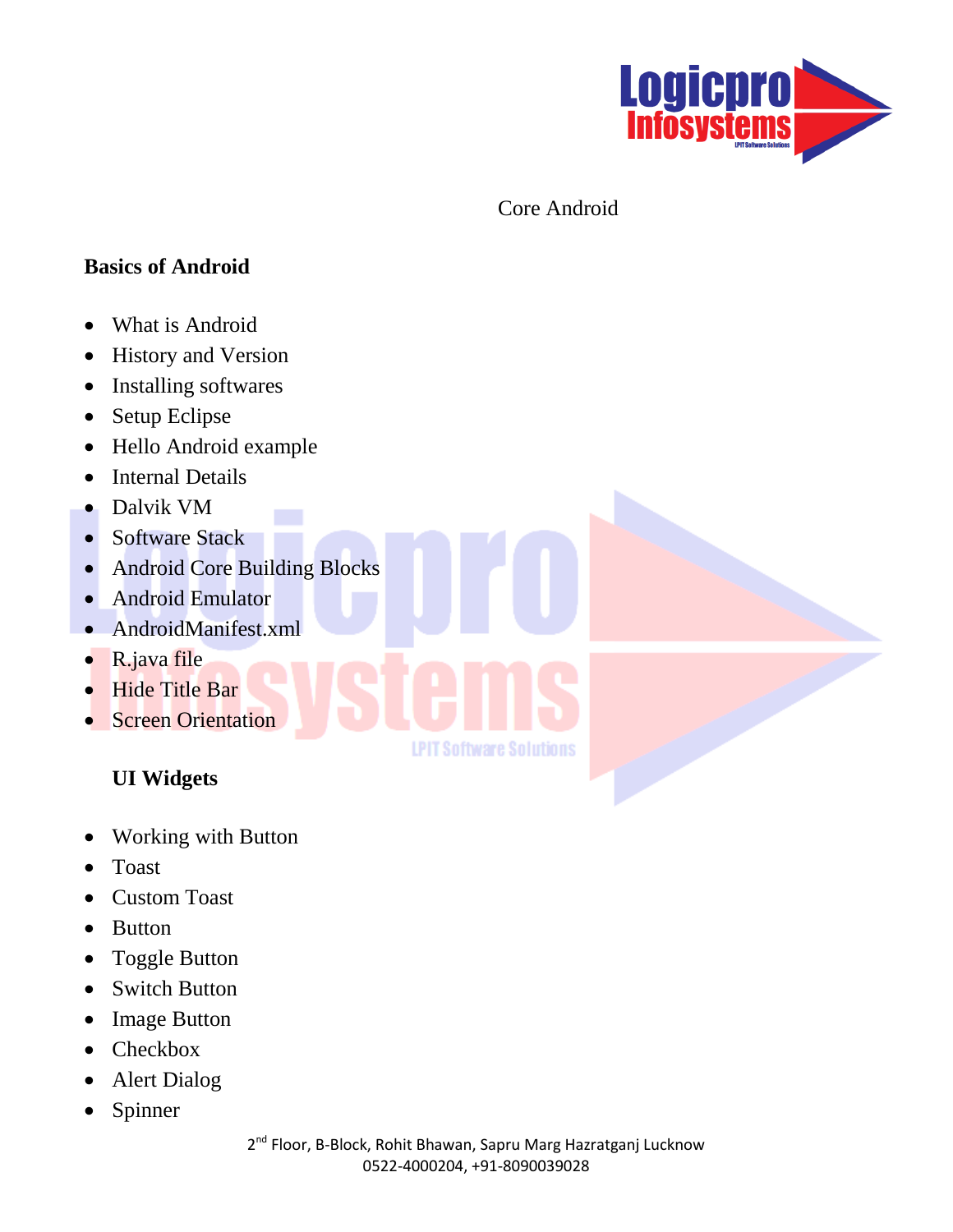

- AutoCompleteTextView
- Rating Bar
- Date Picker
- Time Picker
- Progress Bar
- Quick Contact Budge
- Analog Clock and Digital Clock
- Working with hardware Button
- File Download

# **Activity, Intent & Fragment**

- **•** Activity Lifecycle
- Activity Example
- Implicit Intent
- Explicit Intent
- Fragment Lifecycle
- Fragment Example
- Dynamic Fragment

# **Android Menu**

- Option Menu
- Context Menu
- Popup Menu

### **Layout Manager**

- Relative Layout
- Linear Layout
- Table Layout
- Grid Layout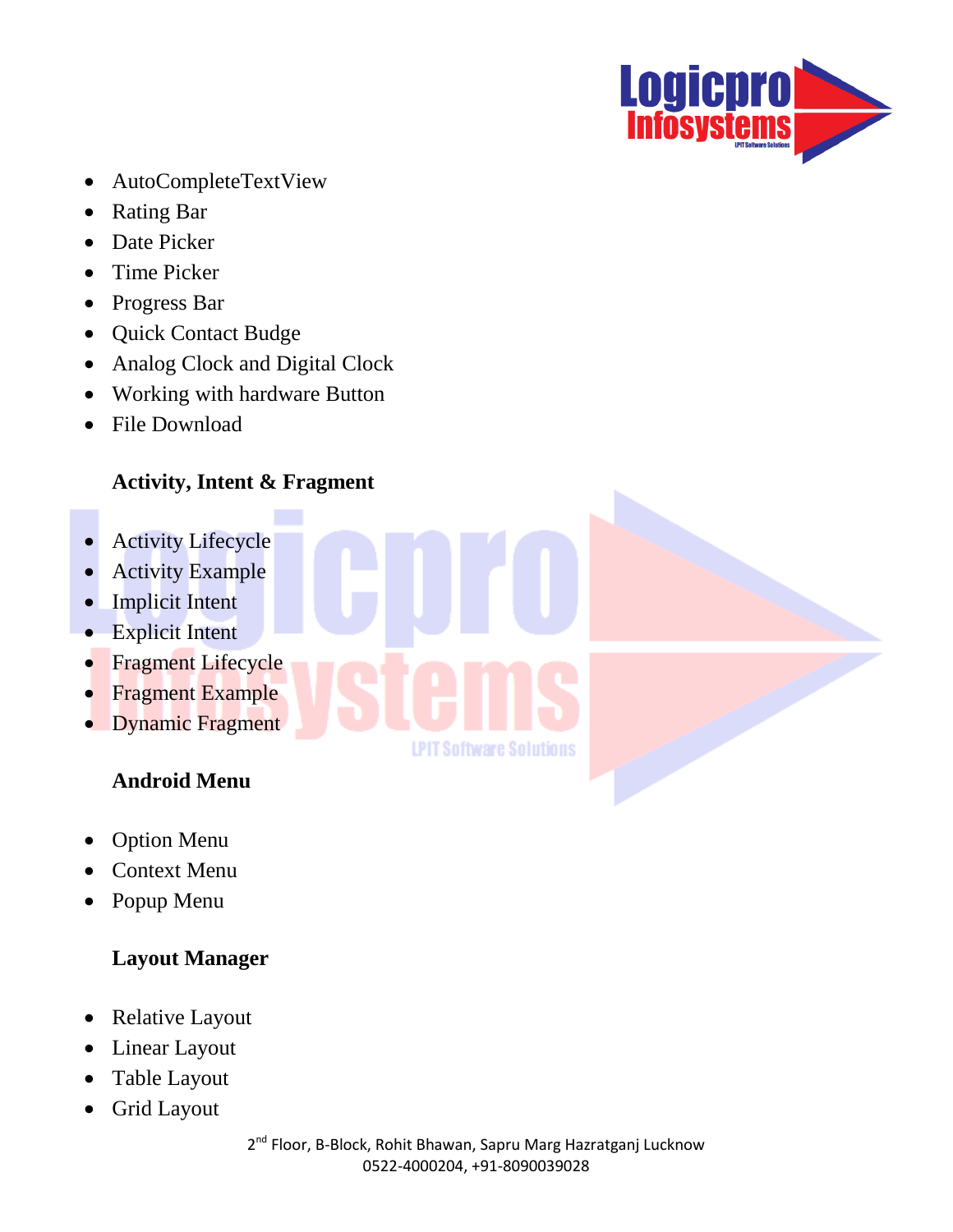

#### **Adaptor**

- Array Adaptor
- ArrayList Adaptor
- Base Adaptor

#### **View**

- Grid View
- Web View
- Scroll View
- Search View
- Tab Host
- DynamicListView
- ExpandedListView

# Advance Android

**LPIT Software Solutions** 

# **Android Service**

- Android Service
- Android Service API
- Android Started Service
- Android Bound Service
- Android Service Life Cycle
- Android Service Example
- Data Storage
- Shared Preferences
- Internal Storage
- External Storage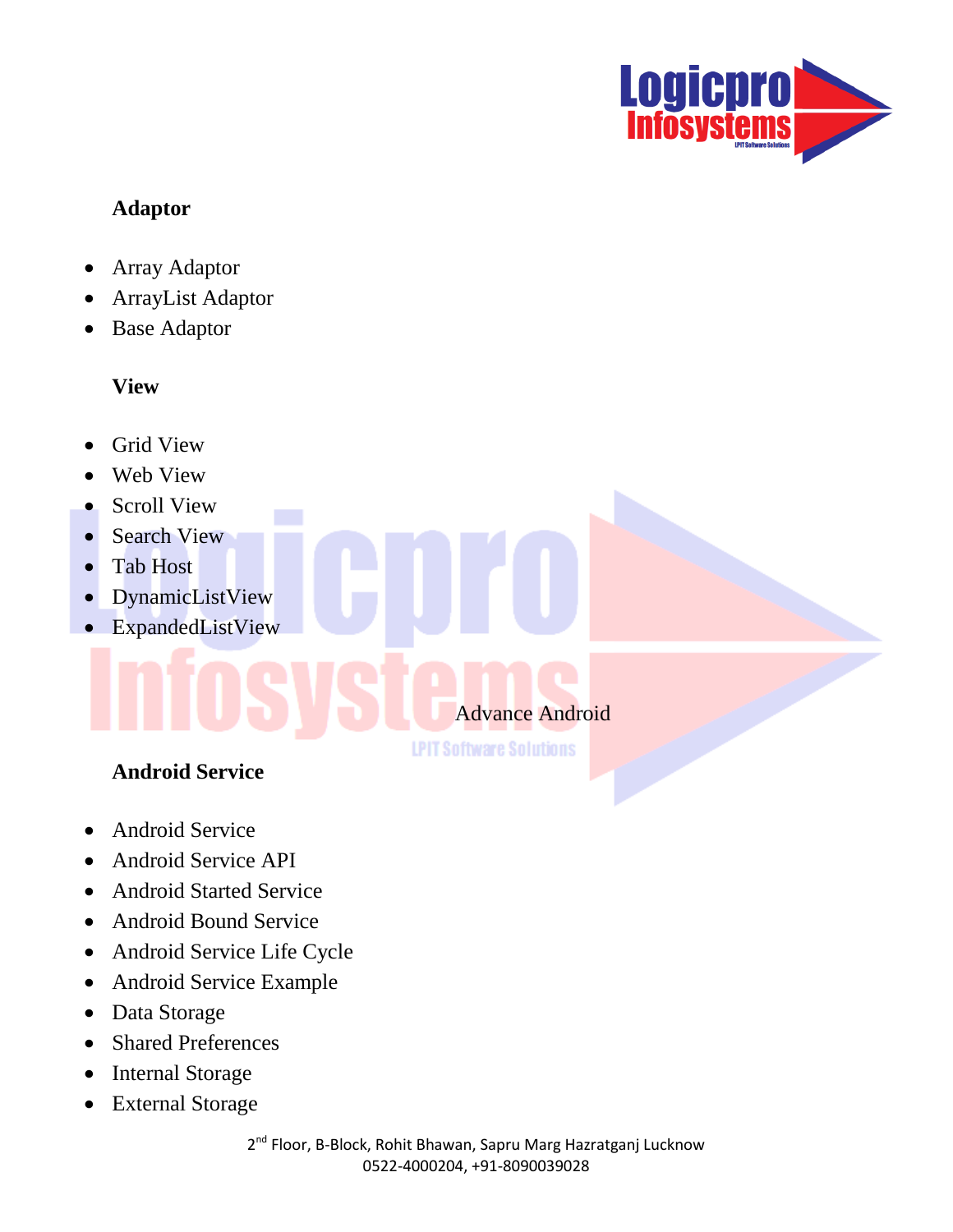

### **SQLite**

- SQLite API
- SQLite Spinner
- SQLite List View

# **XML & JSON**

- XML Parsing SAX
- XML Parsing DOM
- XML Pull Parser
- JSON Parsing

# **Content Provider**

- Content Provider Fundamental
- Contact Content Provider
- Other Built-in Content Providers
- **Creating Custom Content Provider**
- Understanding Content URI
- Content Resolver
- Sharing Information from custom content provider

# **Android Notification**

- Notification API
- Creating Notification Builder
- Setting Notification Properties
- Attaching Actions
- Issuing Notification
- NotificationCompat.Builder class
- Android Notification Examples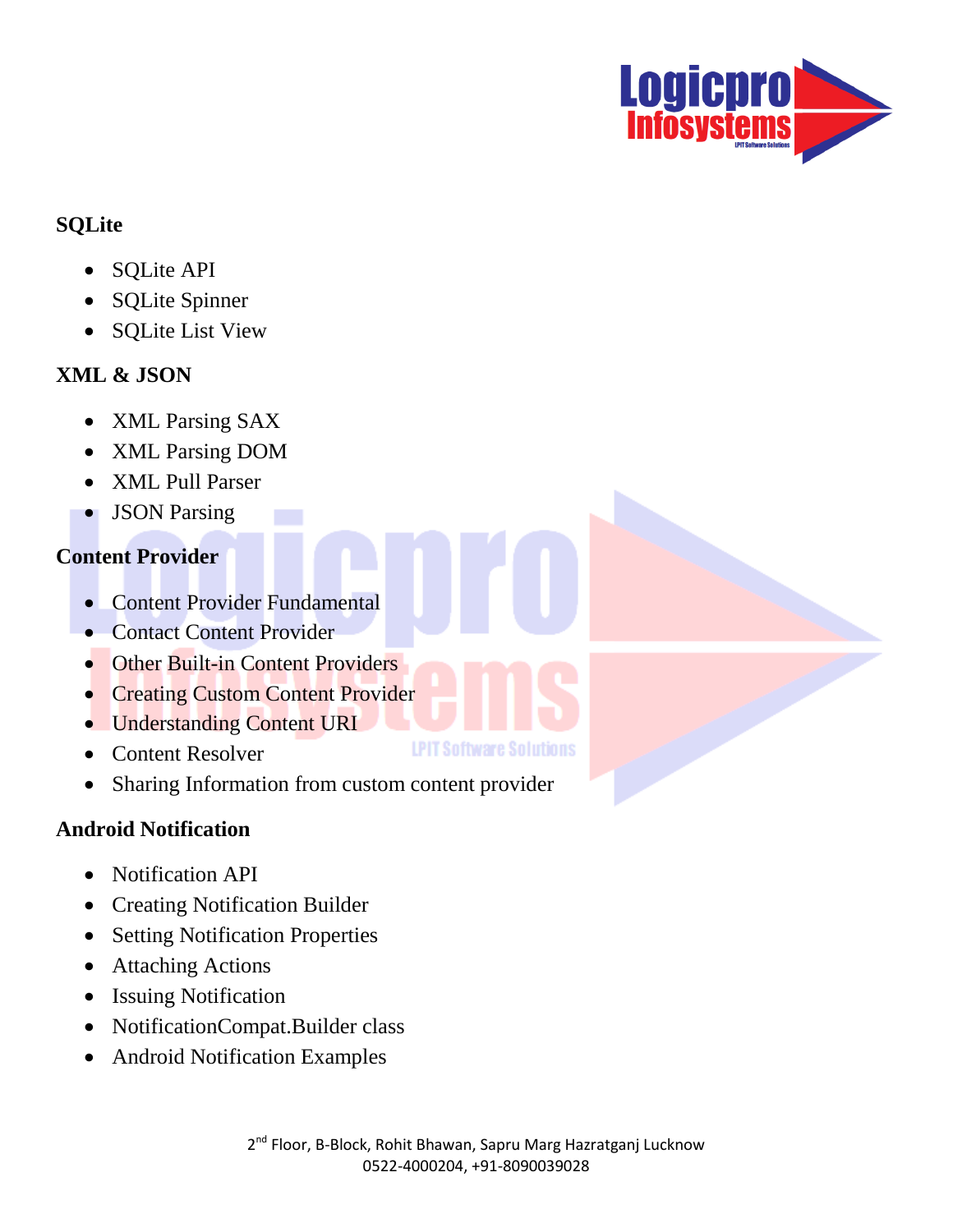

#### **Multimedia**

- Wallpapaer
- Live Wallpaper
- Multimedia API
- Playing Audio
- Creating Audio Player
- Playing Video
- Alarm Manager
- Gallery

### **Speech API**

- TextToSpeech API
- TextToSpeech Example
- Managing speed and pitch
- Speech To Text

# **Telephony API**

- Telephony Manager
- Get Call State
- Call State BroadcastReceiver
- Simple Caller Talker
- Making Phone Call
- Send SMS
- Send Email
- Location API
- Location API Fundamental
- Example of Android Location API
- Working with Google Maps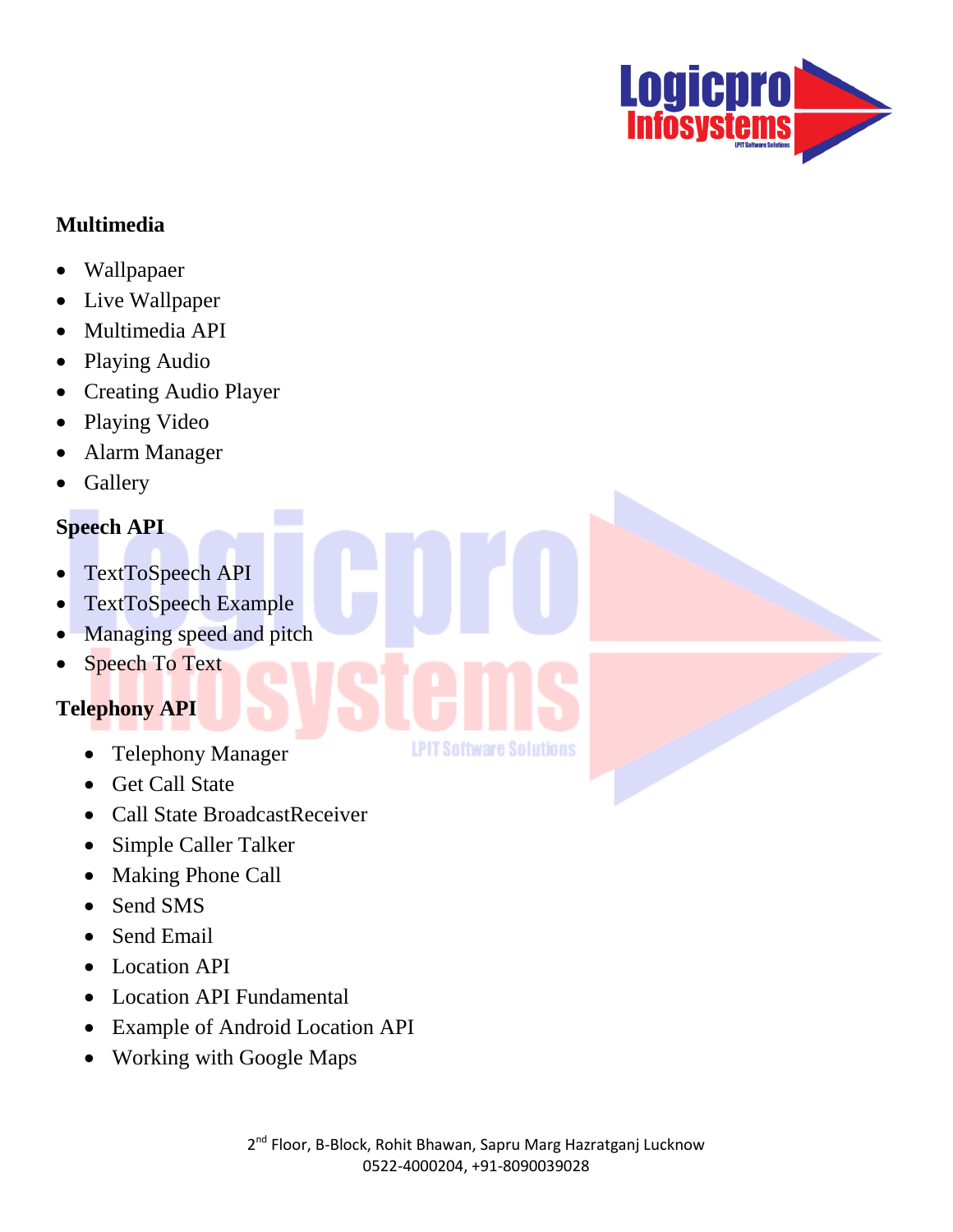

#### **Animation**

- Android Animation API
- Android Drawable class
- Android Animation Example
- Android Rotate Animation
- Android Fade Animation
- Android Zoom Animation

#### **Device Connectivity**

- Bluetooth Tutorial
- List Paired Devices
- Working with WiFi
- Working with Camera

#### **Sensor**

- Sensor API
- Motion Sensor
- Position Sensor
- Environmental Sensor
- Sensor Values
- SensorManager class
- Sensor Class
- SensorEvent class
- SensorEventListener interface
- Compass Acceslerometer and Orientation Sensors
- Sensor Examples